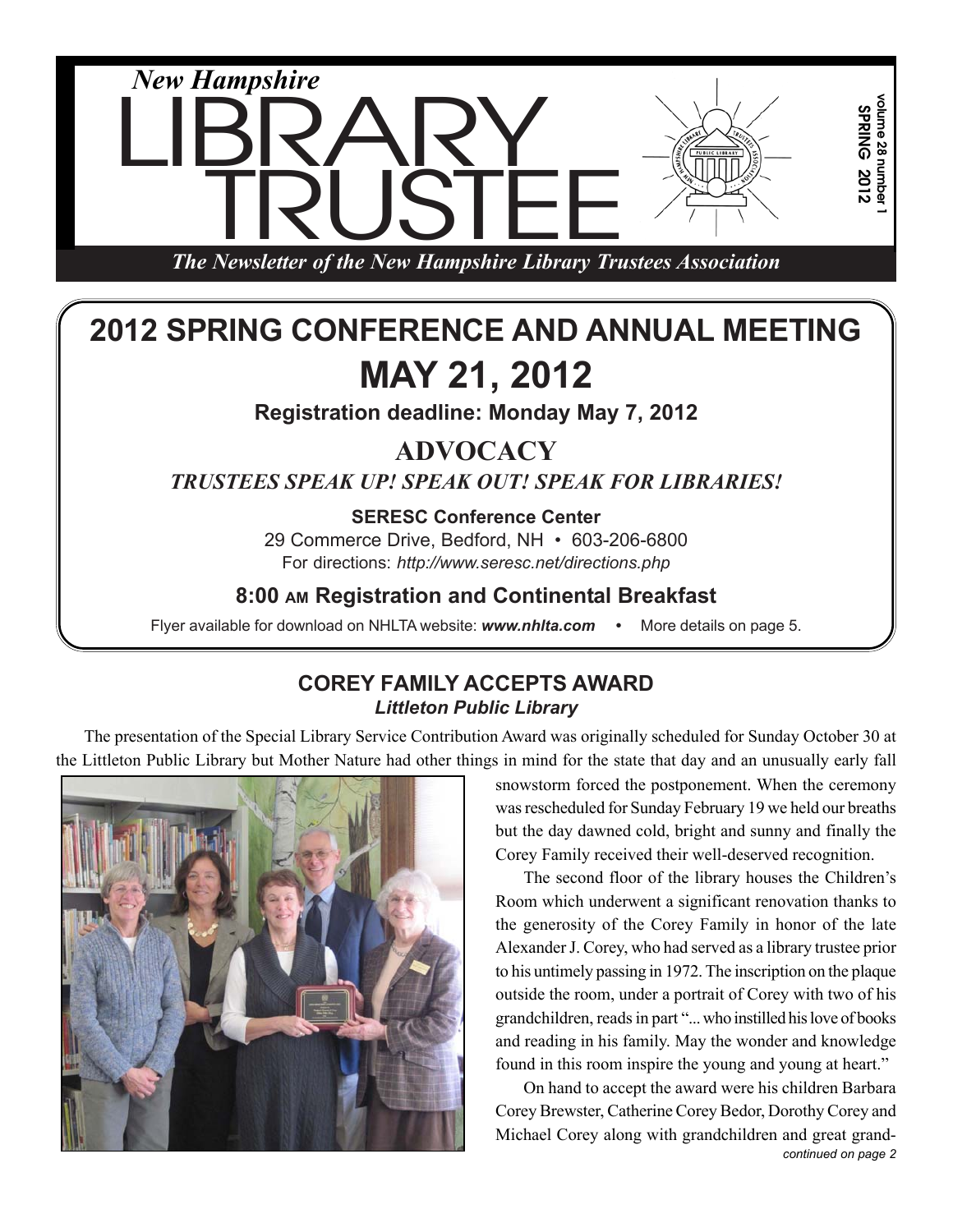# **LIBRARY**

Like many libraries in New Hampshire, the Moultonborough Public Library has become the hub of the community. Scattered throughout the library are inviting areas in which to read books and periodicals, play games or work jigsaw puzzles.

Besides hosting bridge, mahjong and book groups, the library's meeting room has been used by 4,400 people in community groups this past year as well as 1,500 enjoying library programs. Their meeting room seats 75 with room for 100.

A variety of children's activities are offered. Their annual Ground Hog Hunt is held at the Loon Center where the object is to find the stuffed toy ground hog. The Read-A-Thons are very popular with adults as well as children. They all come to the library, read for a half hour, have a snack, read for a half hour, enjoy pizza, another reading session followed by ice cream. The library celebrates Valentine's Day with a tea party for moms, daughters and dolls. There is an annual Easter Egg Hunt and May finds the children gathered around a May Pole.

Nancy McCue, Library Director, cited keeping up with technology as her main challenge. The Moultonborough Public Library was awarded Library of the Year in 2009 by the NHLTA.

— Carol Snelling

#### **MOULTONBOROUGH PUBLIC Corey Family Accepts Award** continued from page 1

children. Corey's wife Loretta was unable to attend but expressions of thanks were bestowed on her as well.

Representing the NHLTA were president Adele Knight and board members Bob Gilbert and Marcia Burchstead. A number of Littleton library trustees, library staff, friends and media were also on hand.

The Littleton Library opened in 1906 built with a grant of \$15,000 from the Carnegie Foundation, the equivalent of \$367,021 for 2009. It was designed by Robert Coit in the Classical Revival style.

Adorning the walls of the library is a large collection of paintings from the White Mountain School of Art. The library also houses the world's second largest collection of Kilburn stereoscopic views.

It is easy to understand why in 1998 the library received the designation of the #1 Small Library in the United States from the American Library Association. The contributions from the Corey Family add to the excellence of the facility and program offerings.

— Marcia Burchstead

#### **"Quote of the Month"** Provided by Robert Brooks Trustee, Bedford Public Library, NH

"Time is all we have and one day we may find that we have less than we think".

> — Randy Pausch *The Last Lecture*

## **BOARD OF DIRECTORS**

**Adele Knight, President** Dublin • Phone: 563-8937 *adeleknight1@myfairpoint.net*

**Loring Webster, Vice-President** Brookline • Phone: 672-9054 *nlw01@charter.net*

S**ara W. Jones, Secretary** Salisbury • Phone: 648-2469 *smwjones@yahoo.com*

**Elizabeth Solon, Treasurer** Brookline • Phone: 249-9453 *elsolon@yahoo.com*

**Conrad Moses Past-President** East Kingston • Phone: 702-2553 *c.moses.lib@gmail.com*

**Marcia Burchstead** Intervale • Phone: 356-8462 *bartlettnews@roadrunner.com*

**Bruce Cotter** Stratham • Phone: 337-5656 *hbrucecotter@aol.com*

**Lillian Edelmann** Nottingham • Phone: 679-2269 *liledelmann@comcast.net*

**Robert Gilbert** Brentwood • Phone: 642-5440 *r.v.gilbert@comcast.net*

**David Hallenbeck** Amherst • Phone: 424-8004 *dth@concur.mv.com*

**Constance Kirwin** Antrim • Phone: 588-6650 *cfk@tds.net*

**Kathy Meserve** Newton • Phone: 382-8693 *jemkpm@comcast.net*

**Carol A. Snelling** Holderness • Phone: 968-9809 s*nellg@roadrunner.com*

**Carol Theoharous** Pelham • Phone: 635-2705 *cimit31@gmail.com*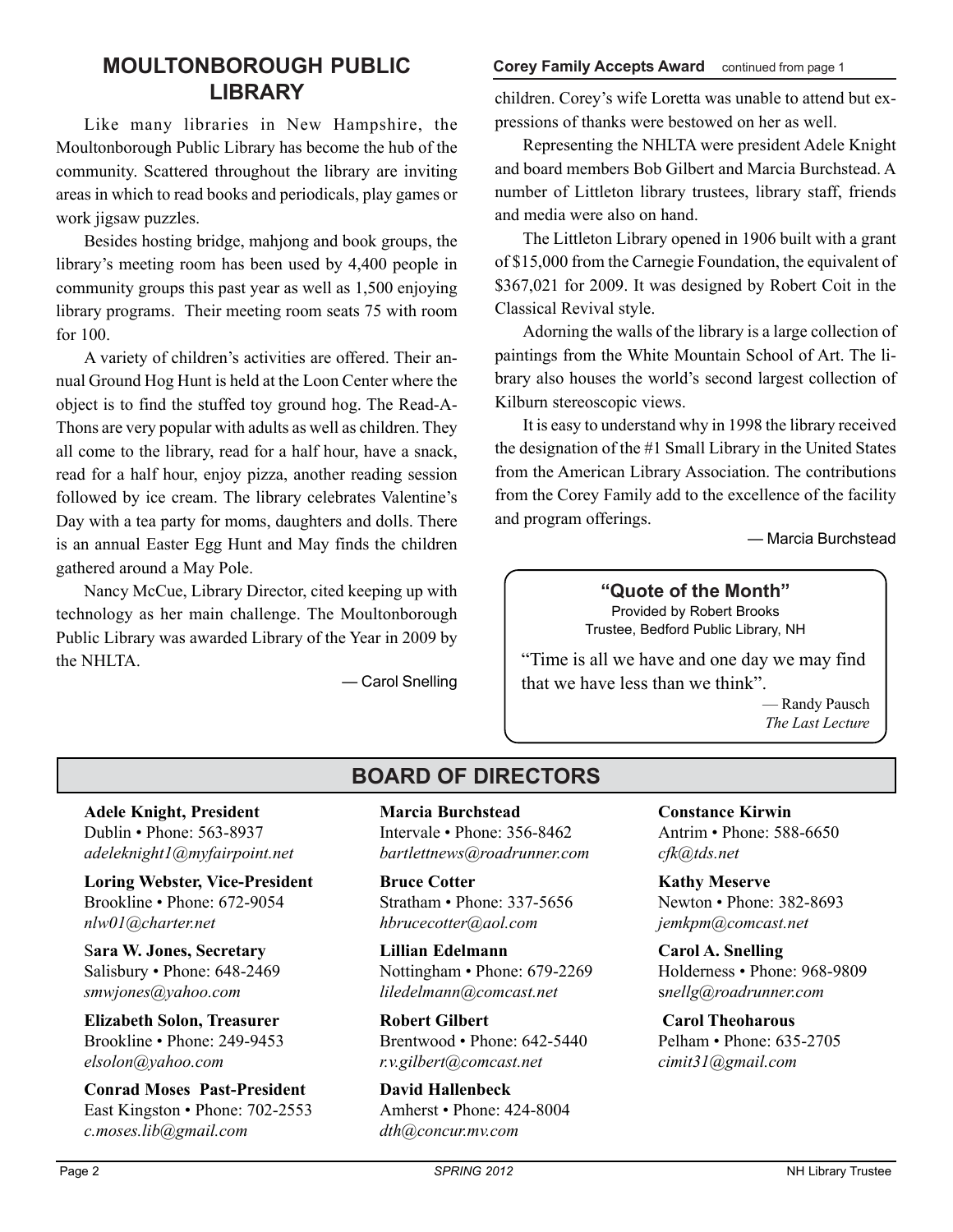

# **MESSAGE FROM THE PRESIDENT. . .**

## Library trustees are facing more challenges than ever before.

Trustees have to "make do" with dwindling budgets, keep up with expanding technology and social

media, respond to legislative action that threatens effective programs, and dispel the notion that libraries will become obsolete. Because we believe libraries will become even more important as the future evolves, the NHLTA is committed to helping trustees meet these challenges by providing tools which are timely and relevant.

The need for library advocacy is paramount. Libraries are a vital resource for people of all ages and it is our responsibility, as trustees, to advocate for them. The theme for the Annual Conference in May is **Advocacy: Speak up! Speak Out! And Speak for Libraries!** Jennifer Pearson, keynote speaker, will answer advocacy questions that will assist you in gaining support for your libraries. Don't miss this important event!

As you peruse the list of workshops on the conference agenda you may have some difficulty in choosing which to attend because they are all so relevant. Topics address technology, social media, budgeting and marketing strategies and many other issues. If more than one trustee from any one library attends, I suggest that you attend different workshops so that you can pool information later.

 In addition to information about current and future events, the NHLTA newsletter will continue to feature articles and list resources that will assist you in making your library a strong and viable organization. We have received permission from the ALA/PLA to reprint a very informative essay written by Lori Fisher, Director of the Baker Free Library in Bow. In this newsletter, you will also find a Sample Meeting Room and Display Policy, Orientation musts for new trustees, Organizational Building Blocks, and more. We plan to include other sample policies in future issues. If there is anything in particular that you would like to see featured in the newsletter, please let us know. We would welcome your submissions to the newsletter as well. The deadline for the Summer issue is June 1. The sharing of ideas and experiences is ever important.

> Sincerely, Adele Knight

—————————————————————— ——————————————————————

## **LEGISLATIVE UPDATE**

The NHLTA was well represented at the state house hearing on bill number HB1556. Five NHLTA directors were there to oppose the bill. Adele Knight and Lil Edelmann both testified against it. This bill would have cut fees that non-profits pay to the Charitable Trust Unit of the Department of Justice. This would, in effect, have eliminated their outreach program. The loss would have a great detrimental effect on all of our libraries due to not having the assistance of the Charitable Trust and of Terry Knowles.

Fortunately, this bill has been found to be Inexpedient to Legislate (effectively killed).

> — Robert Gilbert, Chair NHLTA Legislative Committee

## **CONTRIBUTE TO THE NHLTA NEWSLETTER**

Do you have a great idea for an article for New Hampshire LIBRARY TRUSTEE, the newsletter of the New Hampshire Library Trustees Association?

We encourage you to submit articles and/or photos to us for consideration. Topics could include events, programs that you have initiated, announcements or a recent success.

The copy deadline for the next newsletter submission is June 1, 2012.

Please e-mail all submissions and inquiries to *adeleknight1@myfairpoint.net*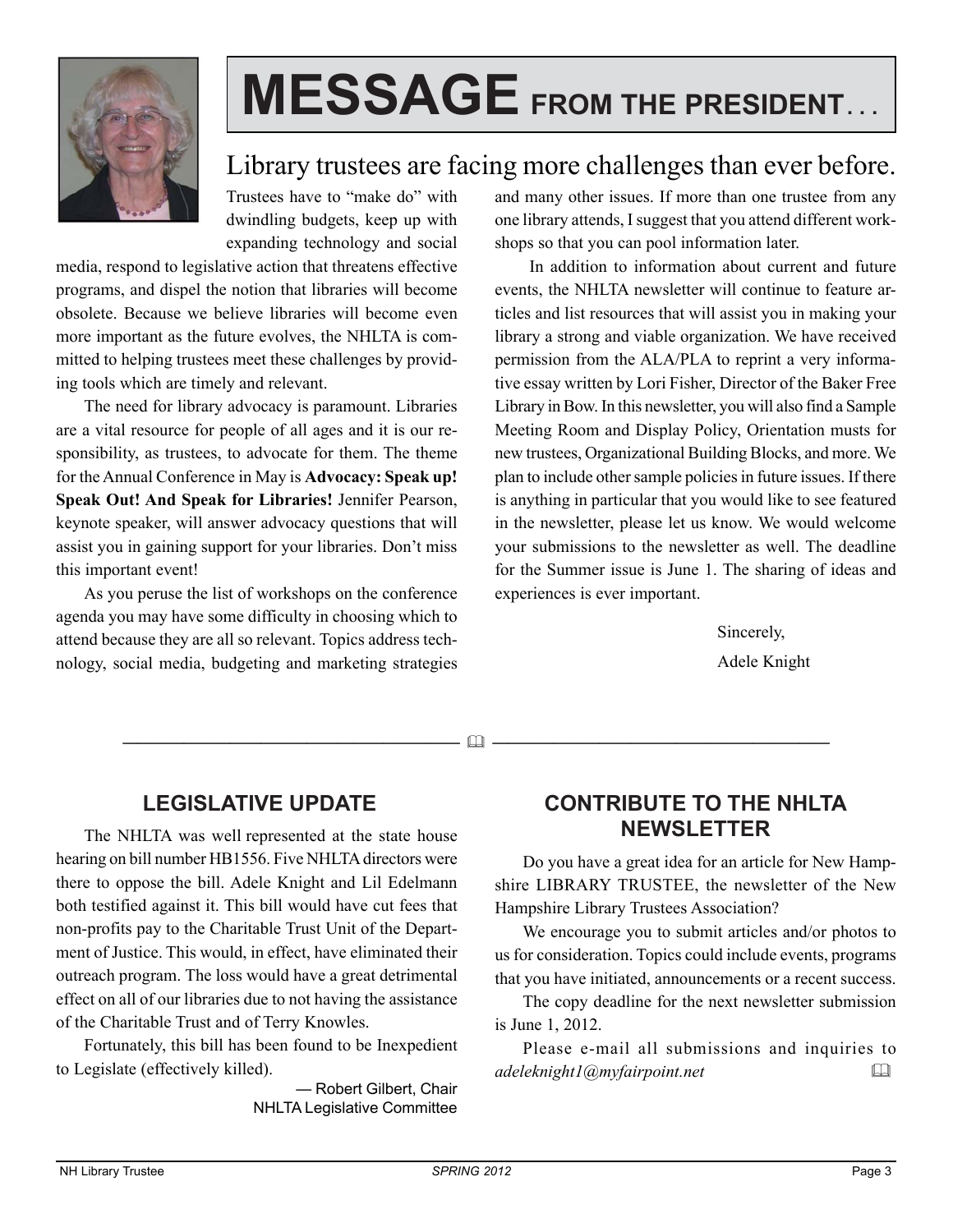# **TRUSTEE NETWORKING**

### *Regional Gathering in Hooksett a Huge Success*

Twenty four trustees representing 12 libraries responded to Hooksett Trustee Chair Mary Farwell's enthusiastic invitation to attend the first regional networking event in this area. It was explained that these meetings were informal—trustees

could just talk, and talk they did. NHLTA attendee Kathy Meserve noted "It was an enjoyable evening of sharing information and ideas on very important, and sometimes confusing, library topics."

The Right to Know law was discussed at length as was the posting of minutes both for regular meetings and committee meetings. In response to questions about non-public sessions, one trustee offered to share a template for minutes of a Non-Public session and procedures for Non-Public meetings that are used by her library.



Other topics that surface in almost any gathering included: How do you get your Friends of the Library activated, or in some cases re-activated? What are the practices and procedures regarding volunteers? Who is responsible for library maintenance? Do you have a long-term maintenance plan? Do you have alternates on your board? Needless to say, many chimed in to explain what they did on their boards and how it worked.

Keep tuned for the next meeting which is scheduled for Wednesday, June 6 from 6:30-8:30 p.m. at the George H. and Ella M. Rogers Memorial Library in Hudson.

— Adele Knight

### *Monadnock Area Trustee Gatherings*

Two recent meetings of the group, one at the Thayer Library in Ashuelot on January 20 and another at the Jaffrey Public Library on February 24 attracted some trustees who had not previously attended. Having supported "Save the Vans", they were interested in getting updates about other library legislation and issues that might affect them. It is really quite rewarding to witness the give and take that occurs in discussions about Friends of the Library groups, budgets, policies and even heating systems. Trustees are very eager to share ideas and answer questions for the newer attendees as well as each other.

The area trustees will gather again at the Dublin Public Library on Friday, March 30 at noon. Any and all trustees are invited to attend.

— Adele Knight

## *Carroll County Roundtable Discussion*

The Trustees of the Cook Memorial Library in Tamworth hosted the second gathering of Carroll County Trustees on February 28. Seventeen trustees representing six libraries attended and a lively and wide-ranging discussion ensued.

Status of recent proposed legislation was explained as well as the response from and participation by members of the NHLTA board at hearings held at the State House. Trustees were encouraged to explore the Association's website to keep abreast of issues relating to public libraries in New Hampshire and to subscribe to the NHLTA LISTSERV.

Moultonborough trustees are grappling with the issue of charging non-residents for library cards. Concerns were expressed to the trustees from citizens of the town who felt residents of surrounding towns with smaller library holdings were utilizing the services provided in Moultonborough. Most of the libraries in the area charge either nothing or a nominal fee. All trustees felt that programming such as book club discussions, movies, speakers, etc. should be open to non-residents without a charge unless the event specifically requires a charge to town residents.

Some trustees wondered about the advisability of placing the library budget before town meeting as a warrant article rather than submitting their budget to their town's budget committee or selectmen. Most felt this was risky and there are better options to pursue if a library's budget is cut.

A lengthy discussion of software and the costs for implementation, data storage and annual support fees was led by Jackson trustee Denise Sachse. Evergreen supported by Bywater Solutions and KOHA software are open sourced and implementation is site specific.

It was also proposed that libraries looking to the future offer services and programming aimed at teens and young adults whose interests and technological savvy differ from that of older patrons

The next meeting is scheduled for mid-September (date to be determined) and will be held in Moultonborough. Notification will be sent out via email, posted on the NHLTA LISTSERV and in the next newsletter.

— Marcia Burchstead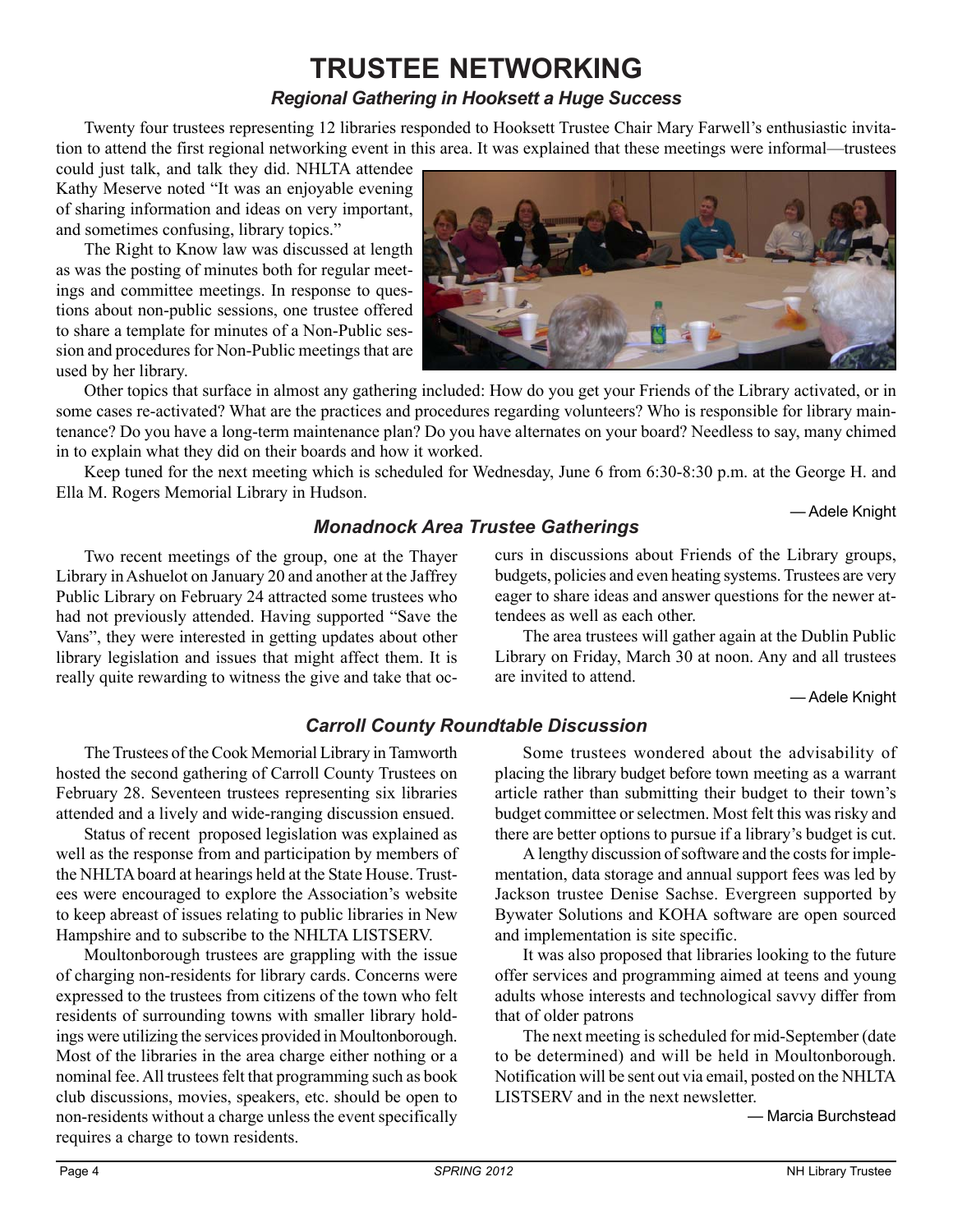# **2012 SPRING CONFERENCE**

### **KEYNOTE**



### **"Speaking Out! Creating Enthusiastic and Effective Library Advocates"**

**Jennifer Pearson** is a Senior Manager of Advocacy Programs, at OCLC (Online Computer Library Center), Dayton, OH. She is a strong advocate for public libraries and a firm believer that the public library is a cornerstone of American democracy.

Library advocacy is a hot topic these days, but how do you most effectively go about advocating for your library? Jennifer has the answers to all of the most important advocacy questions. *Don't miss this!*

### **WORKSHOP SESSIONS**

- Strategic Planning: Vision and Action
- Making the Ask: The Art of Fearless Fundraising
- Facebook, Twitter & Beyond
- Building the Library of the Future
- Guarding the Guardians: Protecting Our Freedom on the Home Front
- Resolving Conflicts for Optimum Outcomes
- Supporting Non-Profit Organizations for Libraries
- It's All in the Numbers: Using Statistics to Support Your Budget
- Succession Planning: Future Perfect Staff
- Marketing Strategies for Libraries
- It's the Law: Employment Law and Personnel Policies
- The Other Money: Beyond the Town Budget

## *NEW! Transportation from the North Country* **Sit back and let us drive you to the NHLTA Conference! \$27 PER PERSON/ROUND TRIP**

(includes gratuity for driver)

**Route 1:** Berlin/Gorham via Route 3/93 with pick-ups in Randolph, Jefferson, Carroll and Bethlehem

**Route 2:** Lancaster/Whitefield with pick-ups in Littleton, Dalton, Franconia and Sugar Hill

**Route 3:** Conway via Route 16/25 and 93 with pick-ups in Madison, Tamworth, Freedom, Effingham, Ossipee and Moultonborough

From Colebrook, Northumberland, Bartlett, Jackson, Milan, Erroll etc., register for pick-up at one of the routes.

#### *For more details contact Marcia at 356-8462 or e-mail: bartlettnews@roadrunner.com*

Complete details with exact pick-up locations and times will be sent to you with your confirmation.

#### **Reservation and payment required by April 20**

Check payable to NHLTA. Please indicate your pick-up location and mail to:

*Bus Reservation, NHLTA, PO Box 617, Concord, NH 03302*

## **MEET THE CANDIDATES**

For many years, the Dublin Public Library has hosted an informal coffee hour in March just before Town Meeting to give people an opportunity to meet candidates who have signed up to run for a public town office. On Saturday, March 3, about 20 people braved the weather to join in on the conversations, ask questions and discuss the issues. Two of the candidates are running for the position of Library Trustee.

— Adele Knight

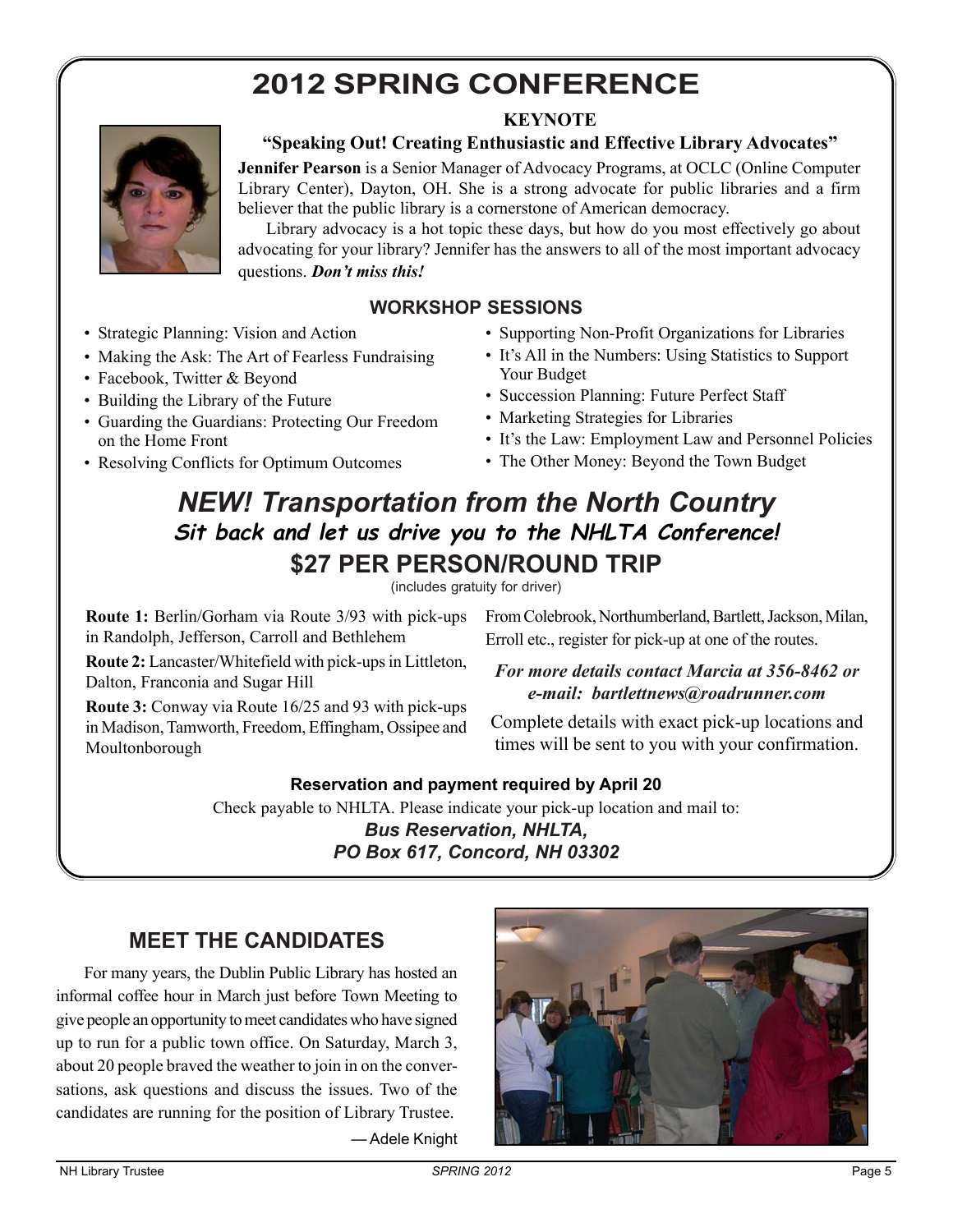## **POLICY OF THE MONTH**

Thank you to the Wiggin Memorial Library in Stratham for sharing their Meeting Room and Display Policy. This policy is a sample and should be tailored to fit your library.

#### **Wiggin Memorial Library** *Meeting and Display Policy*

#### A. Meeting Space

The Library has a community meeting room and a small quiet study room available for public use upon application. Library sponsored meetings will be free and open to the public and are given priority when scheduling meeting room use. Meetings held within the library and not sponsored by the library are subject to these rules:

1. In accordance with the ALA's interpretation of the Library Bill of Rights concerning meeting rooms: Meeting space within the library is available to nonprofit educational, cultural, civic, intellectual, and charitable organizations. Meetings in library space must be free of charge and open to the public. Individual tutoring sessions are not subject to this requirement.

2. Persons meeting in the library are subject to all rules and regulations of the library. Programs may not disrupt normal library business. Attendees will supervise and be responsible for children inside and outside the library. Youth events will have at least a 1:10 Adult:Child ratio.

3. Profit-making companies or individuals are not allowed to reserve library space, but such groups may be contracted by the library to present a library-sponsored informational program. In such cases, the company must offer its information in an educational presentation. No brand names or company services may be promoted, though a display may be set up for the duration of the program.

4. The library recognizes the rights of free speech and free assembly. Granting of permission to use library facilities does not constitute an endorsement by the library staff or Board of Trustees of the users or their beliefs. No group will imply in its advertising that the library has sponsored or supported its meeting or group unless written permission is given by the library director or Board of Trustees.

#### 5. Room Reservations:

a. Use of library space must be requested through the library director or through the current reservation system. Library programs will be given priority and all other requests will be reviewed on a first come, first served basis.

b. In order to serve the many groups in Stratham, no group or organization may reserve a room more than 3 months in advance or more than 4 times in a calendar year unless granted permission by the library director. While library programs may be scheduled on a recurring basis, outside groups may not schedule recurring meetings without special permission from the library director. The library reserves the right to adjust reservation limits based on demand. An adult representative with an active Wiggin Memorial Library borrower's card must be designated as the person responsible for the use of the space

6. Persons meeting in the library are responsible for returning furniture, etc. to its original placement and leaving the space in the condition in which it was found. Any damage done to the inside or outside of the library or its contents during or as a result of the meeting will be assessed to the meeting's sponsor. Library staff are not responsible for any aspects of setting up or cleaning up for non-library-sponsored events.

7. Groups will meet during regular operating hours unless otherwise approved by the library director or Board of Trustees. Groups will leave the meeting space at least fifteen (15) minutes before the library closes.

8. Occupancy of library space is limited to the Fire Chief's safety limit of 70 people in the community meeting room and 6 people in the quiet study room.

NOTE: The Wiggin Memorial Library policy includes Section B: Display and Exhibits and Section C: Bulletin Boards, however for this purpose NHLTA chose to publish only Section A: Meeting Room. It is important that all policies are approved and dated by the board of trustees 

## **ANNUAL AWARDS**

Each year, the NHLTA presents awards to individuals or groups who have given exemplary library service to their community. These awards are: Library of the Year, Lillian Edelmann Trustee of the Year, Library Director of the Year, Special Service Contribution Award, Dorothy M. Little Award, and the Sue Palmatier Award For Outstanding Support by a "Friends of the Library" Group.

You will soon receive a letter with criteria explaining the awards. The information will also be on the NHLTA website *www.nhlta.com*.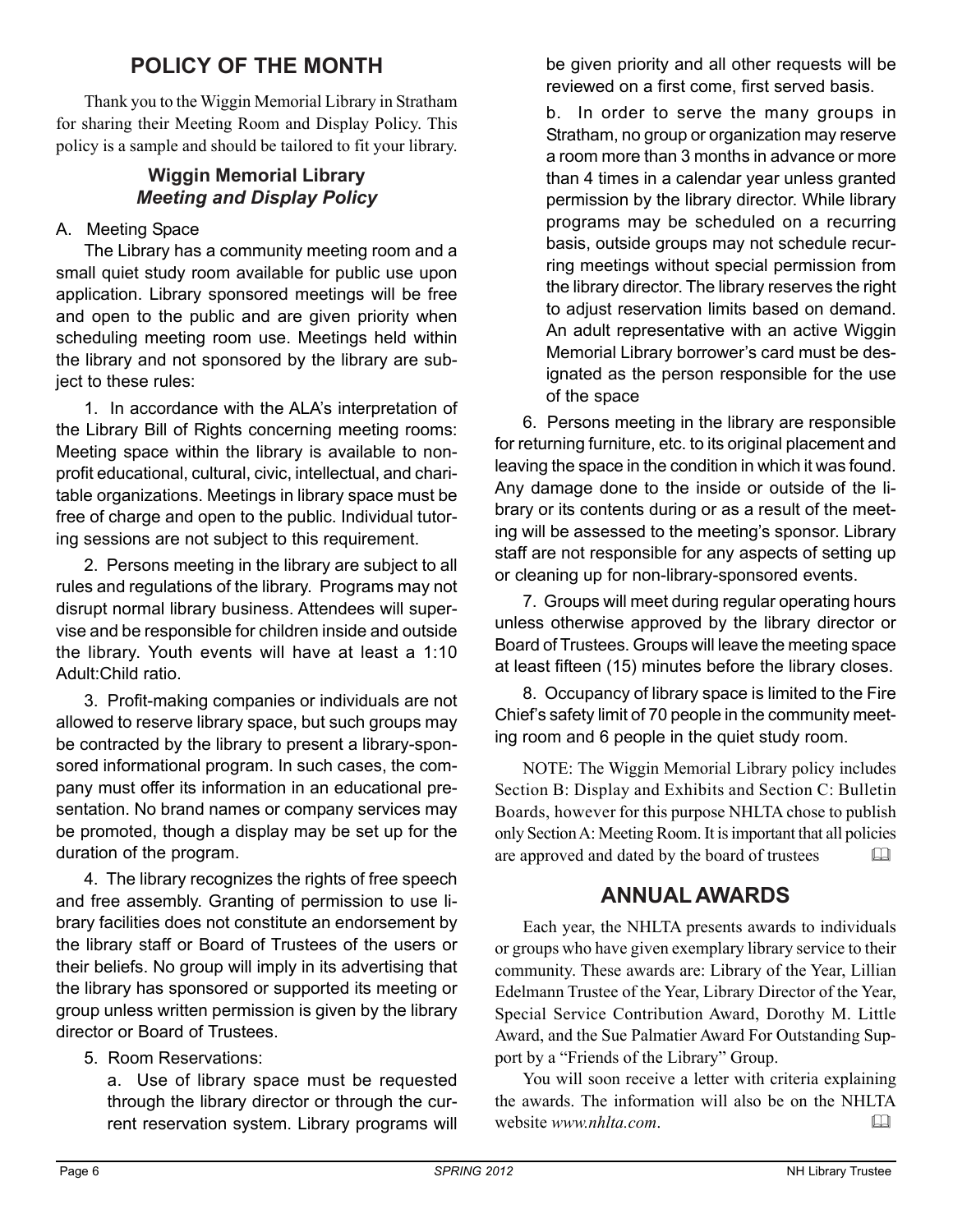## **NOTICE TO ALL NHLTA MEMBERS**

#### April 1, 2012

Per by-law Article X, this is notification of the proposed amendments to the NHLTA by-laws. The Board of Directors voted to recommend the changes at the March 7, 2012 meeting. The previous by-law identified by strike-through type is followed by the new by-law in bold italic type.

Per by-law Article VII Section 2, this is notification of proposed change in dues. The Board of Directors voted to recommend the change in dues to \$30 at the March 7, 2012 meeting. This change to be effective as of July 1, 2013.

The complete list of by-laws is in your Trustee Manual and on the NHLTA website: *www.nhlta.com.* Please be prepared to discuss and vote on the changes at the annual meeting on May 21, 2012.

Adele Knight, President

#### **NEW HAMPSHIRE LIBRARY TRUSTEES ASSOCIATION BY-LAWS**

#### **ARTICLE III: OFFICERS AND DUTIES**

Section 2: The Officers shall be elected at the annual meeting for two-year terms. The President and Secretary shall be elected in odd-numbered years. The Vice President and Treasurer shall be elected in even-numbered years. Officers shall serve not more than three (3) consecutive terms in the same office.

*Section 2: The Officers shall be elected annually by and from the Board of Directors following the Annual Meeting. An officer vacancy shall be filled by and from the Board.*

#### **ARTICLE IV: BOARD OF DIRECTORS**

Section 4: Vacancies among the Board, except for the office of President, shall be filled by appointment to the Board until the next regular election. The Governance Committee shall recommend individuals to fill vacancies, and the Board shall make appointments taking into consideration the Governance Committee's recommendations.

*Section 4: Vacancies on the Board shall be filled by appointment to the Board to fill the remainder of the term of the departing director. The Governance Committee shall recommend individuals to fill vacancies, and the Board shall make appointments taking into consideration the Governance Committee's recommendations.*

#### **ARTICLE V: COMMITTEES OF THE BOARD OF DIRECTORS**

**Section 2: Areas of responsibility includes, but are not limited to:**

C. The Governance Committee, consisting of a minimum of five members (recommended by the President and approved by the Board) shall prepare a slate of officers and directors for presentation to the membership at the annual meeting. The Governance Committee will recommend appointments to fill interim vacancies. The Committee is also responsible for organizational oversight and for making recommendations that enhance the quality and effectiveness of the Board of Directors.

*C. The Governance Committee, consisting of a minimum of five members which are approved by the Board, is responsible for organizational oversight and for making recommendations that enhance the quality and effectiveness of the NHLTA. The Committee shall prepare a slate of directors for Board endorsement prior to presentation for membership approval at the Annual Meeting. The Committee shall prepare a slate of officers to be presented for Board approval at the first board meeting following the Annual Meeting and shall recommend appointments to fill interim vacancies on the board as needed.*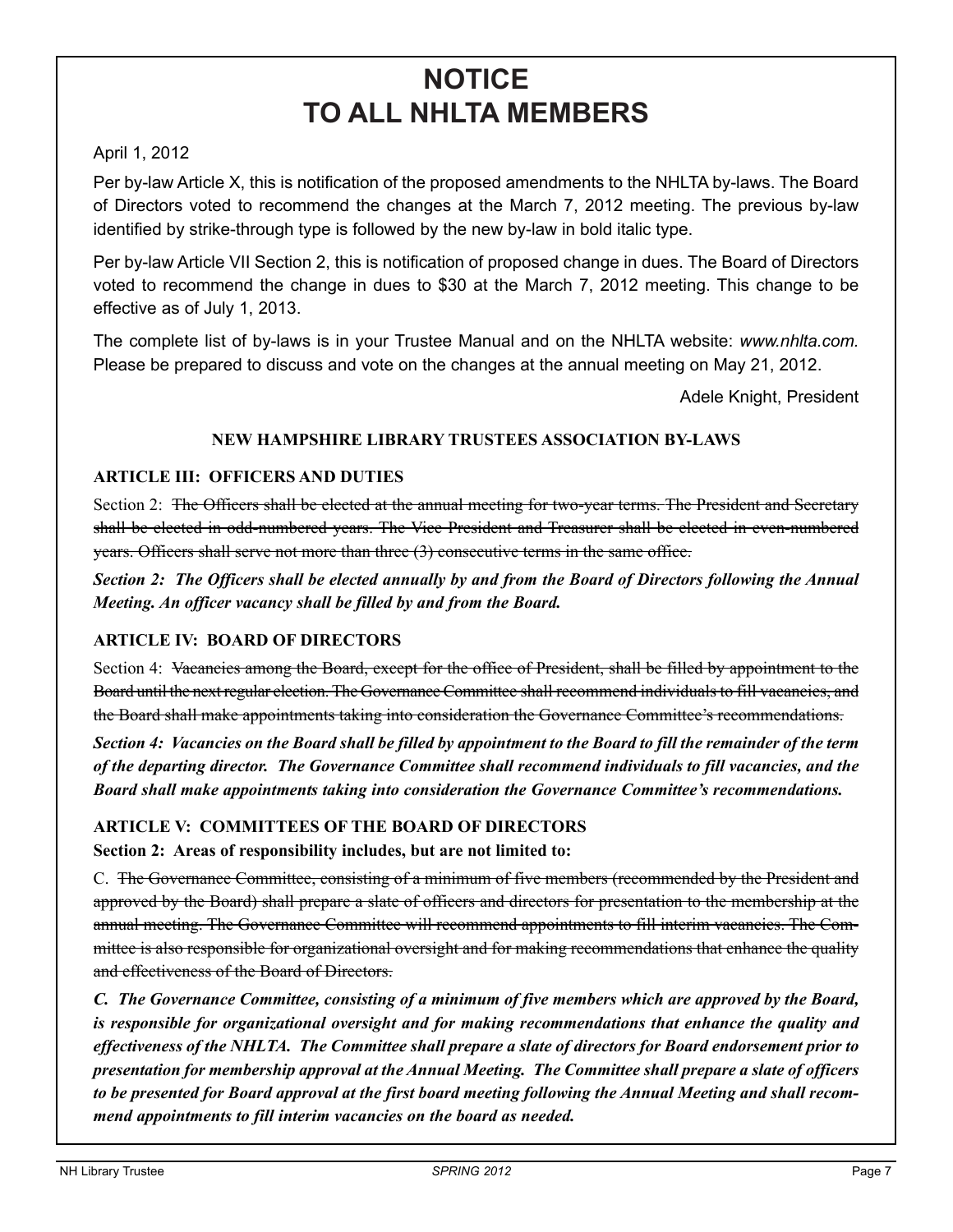## **MAKING E-BOOKS FEEL AT HOME**

## *Responding to a Post-Print Environment Lori A. Fisher, Director, Baker Free Library, Bow, NH*

As a small library with a service population of just more than 8,000, the Baker Free Library in Bow, New Hampshire, has been responsive yet cautious when it comes to offering digital content. Our library was one of the firstround libraries to participate in the creation of the statewide New Hampshire Downloadable Books Consortium (OverDrive affiliated) in 2006. At that time, only audiobooks were available for download. In 2010, we voted with other libraries in the consortium to offer e-books. The consortium is the most cost-effective method for libraries of our size or smaller to offer e-book and digital audio book content to patrons. Our cost per circ in 2011 is \$0.39, which is extremely affordable. Our circulation stats for downloadable books has grown 41 percent in 2011 compared to 2010–– the biggest circulation increase of any collection media we offer.

Given patron interest and the high demand we've seen since Kindle compatibility was introduced by OverDrive in September 2010, we decided to enroll in OverDrive's Advantage program, where we purchase our own e-books through OverDrive exclusively for our patrons. We're still evaluating the overall cost-effectiveness of this program, and frankly it is much more expensive to offer than simply participating in the consortium. However, we anticipate that many of our patrons will have received new e-readers over the 2011 holiday season, and feel that we need to be prepared to have content for them to download. If patrons try to get digital materials and aren't able to, most likely we will not hear from them and worse, they will not try to obtain digital content from us again. We have not increased our budget to accommodate digital content. Rather, we are reallocating current resources in a responsible manner due to expressed patron needs.

The most difficult change we've faced is the steep ongoing learning curve for our professional staff of two fulltime librarians and six part-time library assistants so that they can effectively answer digital content questions from patrons. None of our staff are expected to be experts on every device. However, staff is expected to know where to start when troubleshooting and to never leave a patron without an avenue to pursue a resolution. We've participated in a wide range of staff training, from using OverDrive webinars and one-on-one workshops with the technology coordinator at the state library, to required monthly staff "Technology Tasks" that includes demonstration of downloading and troubleshooting skills on devices we have

either purchased or received as a donation. This is an ongoing, challenging process given how quickly the digital content environment changes.

To help answer the significant number of device-related reference questions we now receive, we provide a Downloadable Books FAQ page on our website and also have linked to the *NH Downloadable Books* blog, which has a wealth of posts, slideshows, and videos all related to devices and issues other libraries across New Hampshire have dealt with.

The bottom line is that libraries have to know their particular audience in order to respond appropriately to new formats. By being proactive with ongoing staff training and continuing to provide excellent customer service, our interactions with our patrons are guiding our choices regarding digital content. Our next step is offering e-readers on loan to our patrons, preloaded with content. It is a challenging, yet exciting time to be a librarian!

Printed with permission from Lori A. Fisher, Director, Baker Free Library, Bow, NH PLA/ALA and Public Libraries magazine, Jan/Feb 2012  $\Box$ 

## **LIBRARY STORAGE PROBLEMS SOLVED BY EAGLE SCOUT**



On December 3, 2011 eight new rolling bookshelves were installed at the Brookline Annex by Eagle Scout Candidate Matt Spokane and his crew. When some Friends of the Brookline Library approached him with the idea, Matt was immediately interested. He was investigating some type of building project, and has always enjoyed using the Brookline Public Library, so it was a great fit. These new shelves will allow the library, which is at full capacity, to store more items offsite in the Annex. The storage is for materials that the library wishes to keep, but that do not circulate often. Thanks to Matt, the materials are now wellorganized and are easily retrieved on request.

— Loring Webster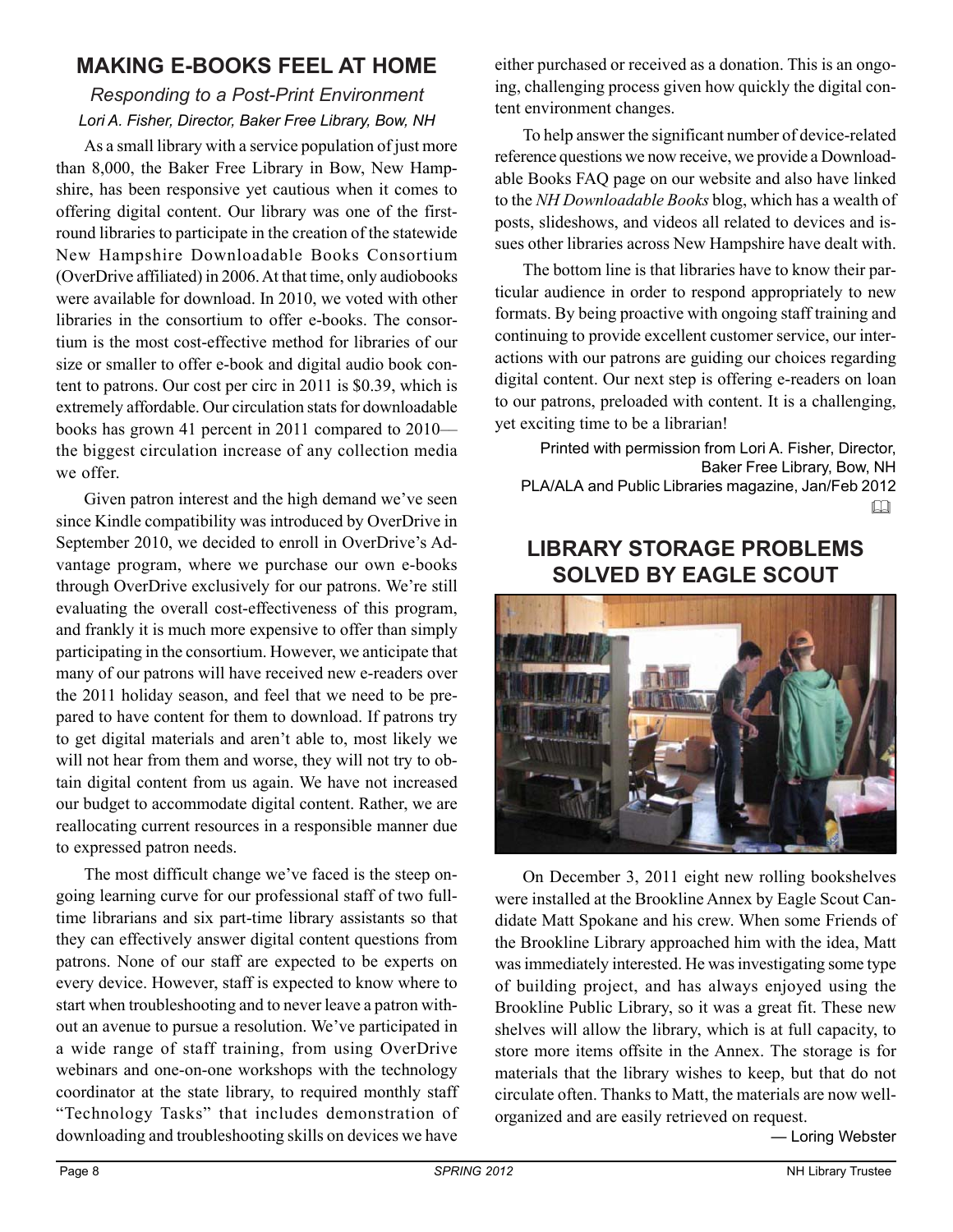## **JACKSON'S AWARD WINNING LIBRARY COMPLEMENTS VILLAGE ARCHITECTURE**

#### Marcia Burchstead

Once upon a time there was a little building, sitting adjacent to the Wildcat River in Jackson, that served as the town's school and public library. This architectural gem was designed by Boston architect William Ralph Emerson. White Mountain landscape artist Frank Shapleigh paid Emerson \$100 for the completed plans.



The building was constructed at a cost of about \$1,900, including \$200 paid for the site, \$1,497 for the building and about \$200 for furniture including a cabinet, reading table, library table and leather cushions. The town paid \$500 and the remainder was raised by subscriptions and donations. The Shapleighs gave \$50 for twelve chairs and General M.C. Wentworth donated a table. The new library was opened to the public on August 1, 1901.**\***

But there were many drawbacks including the absence of running water, no meeting or parking spaces and, as the years went by, a lack of space for storage and the collection plus not being in compliance with current safety codes.

The Trustees of the Jackson Public Library along with a number of interested town residents and patrons were keen to have a new library built. There was land next to the Town Hall—the site of Gray's Inn, one of the grand hotels of the White Mountains which had closed many years ago and burned to the ground in 1983. A capital campaign was initiated and townspeople voted to fund about \$225,000 of the costs. After an architect's plans were met with a less than enthusiastic response from the residents it was literally back to the drawing board.

Enter what was known locally as the Trickey Barn. In 2008 the building had been meticulously dismantled, numbered and stored through a generous donation from the Jackson Historical Society. It measured 37 by 81 feet and was built between 1825–1840.

Wooden pegs from the barn were "sold" to raise funds. The purchasers could sign or decorate their peg which was then returned to be used in the construction of the new library. An anonymous donor made a generous gift of \$250,000 to the project.

The Friends of the Jackson Public Library sent out an appeal letter to the 900 year-round residents, businesses,

second home owners, and visitors. They also conduct a successful book sale each Memorial Day weekend which coincides with the town's WildQuack (plastic) Duck River Festival Race.

In recognition of the reconstruction of the Trickey Barn into a public library, Jackson was presented with the 2011 Preservation Achievement Award for adaptive use of the Trickey Barn by the New Hampshire Preservation Alliance. An article on the facility also appeared in the architectural issue of *American Libraries*, the magazine of the American Library Association.

The present library director, Susan Dunker-Bendigo, oversees a number of programs including a monthly nonfiction book discussion group and events in conjunction with the Arts Alliance of Northern New Hampshire and the Humanities Council. Classes are also scheduled for owners of Nooks, Kindles, and iPads who wish to develop a page on Facebook.

Another advantage in Jackson is the number of authors who reside in town. Notables are acclaimed mystery/detective writers Lisa Gardner and Tom Ryan. Tom's bestseller *Following Atticus: Forty-Eight High Peaks, One Little Dog, and an Extraordinary Friendship* has become a book club favorite. Ben and Jane English, Roger and Sarah Isberg, Joanne Clarey, Nicholas Howe, and local historian Alice Pepper also call Jackson home.

Future plans include utilization of the barn's cupola, landscaping and an outdoor patio for seating during warmer weather.

> **\*** Adapted from a report by Lisa Mausolf for the Jackson Historical Society, August 2001

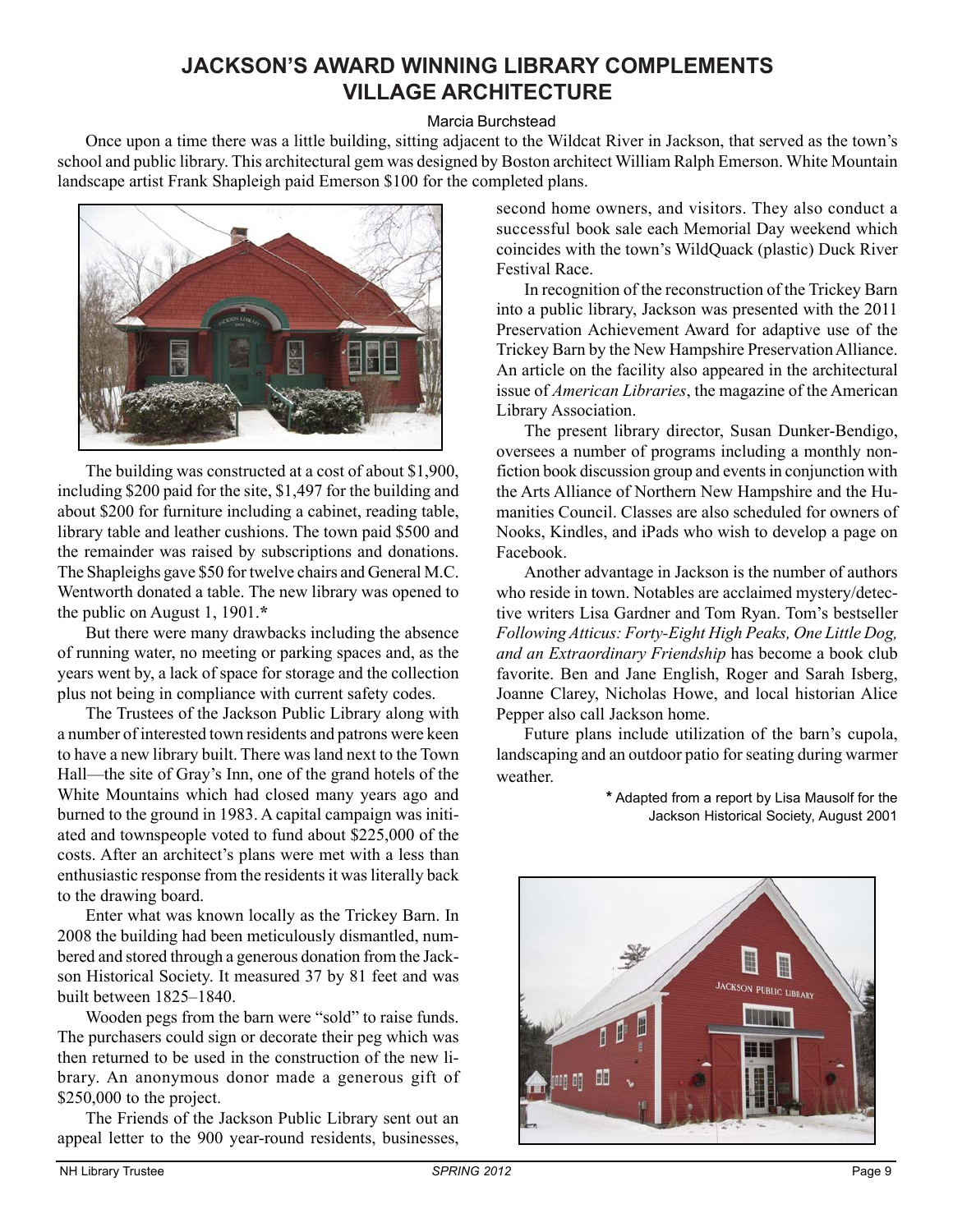## **ORGANIZATIONAL BUILDING BLOCKS**

It is evident from the requests for sample policies, bylaws, and job descriptions that come in through the LISTSERV and emails that trustees are looking for guidance to ensure that their organizational structure is sound. As with a physical structure, a solid foundation is essential if your organization is going to be strong. Some of the basic organizational building blocks that you should have in place are:

**By-laws** which define how your library is structured. By-laws spell out the election and terms of officers, their duties and responsibilities, list standing committees, manner and frequency of meetings. For greater detail, see page 28 in your NHLTA Trustee Manual.

**Policies** that cover all library services and operation are essential and should be reviewed often to ensure that they cover changes in technology, laws and regulations. Beginning with this issue of the NHLTA newsletter, a policy which can be tailored to fit your library's needs will be featured. You can reference a *Meeting Room and Display Policy* on page 6 of this issue. Examples of other policies that will be featured in subsequent issues are *Unattended Children Policy, Computer Policy* and *Cell Phone Policy.*

**A Handbook (Personnel Manual)** drawn up by trustees from the Mary E. Bartlett Library in Brentwood can be used as a guide and accessed on the NHLTA website *www.nhlta.org*. As with any policy, it should be tailored to fit the needs of your library. The NHLTA recommends that all personnel policies be reviewed by an attorney to ensure compliance with employment laws and regulations.

**Procedures** are standard detailed steps that tell you how to execute policies and perform specific tasks in the operation of your libraries.

**Job Descriptions** should be articulated so that every member of the staff knows just what is expected of him or her. Director and staff evaluations are generally based on job descriptions. Trustees have been responsive to requests made on the LISTSERV for sample job descriptions.

In addition to the references above, you can access sample policies, job descriptions, etc. on the New Hampshire State Library website or on the internet. If you would like to see any particular example of policy, procedure or job description in future issues of this newsletter, please let us know. 

## **NEWLY ELECTED TRUSTEES ON BOARD** *WHAT DO WE DO NOW?*

**A good orientation is essential for a new trustee (including alternates) to perform effectively.** This can range from an informal session with the chair of the board and the library director to a full meeting with the entire board. New trustees should be given a complete tour of the library, an explanation of its services and an introduction to the staff. We strongly recommend that each trustee should have a notebook containing the following information (the notebook should be passed on to incoming trustees from outgoing trustees):

- List of library trustees, including trustee address, phone, email, term expiration
- The board of trustees by-laws
- The board's committees, assignments and duties
- The charter/history of your library
- NH Library Trustees Manual
- Organizational chart of your library
- List of library staff, positions, date of hire
- Job descriptions of staff
- Mission statement
- Library goals/objectives and long range plan; board's annual goals
- Your library's policies and procedures; approved annual holidays
- Board-approved budget for current year with back-up materials
- Library board meeting agendas, minutes, monthly reports
- Last annual report and current library statistics of use and holdings
- Copy of Director's Performance Review form
- NH state laws pertaining to libraries

After the new trustee has had a chance to review the notebook, the chair and director should meet with that trustee before the next board meeting. The chair should review the board's committee structure so the new trustee can express an interest in where he/she might best serve. The director should discuss what the staff is presently working on and what challenges he/she perceives for the future. This would be a good opportunity for the chair to review sections of the NHLTA Manual, especially the RSAs, duties and responsibilities and other pertinent sections.

It is essential that all new trustees be made to feel knowledgeable and welcome in order to find a place within the board to make their contribution to library service.

NHLTA holds a variety of workshops, including orientations, which are beneficial for new trustees. Board chairs should encourage new trustees to participate in continuing education programs as appropriate.

NEW HAMPSHIRE LIBRARY TRUSTEES ASSOCIATION TRUSTEE MANUAL • August 2011 • Page 14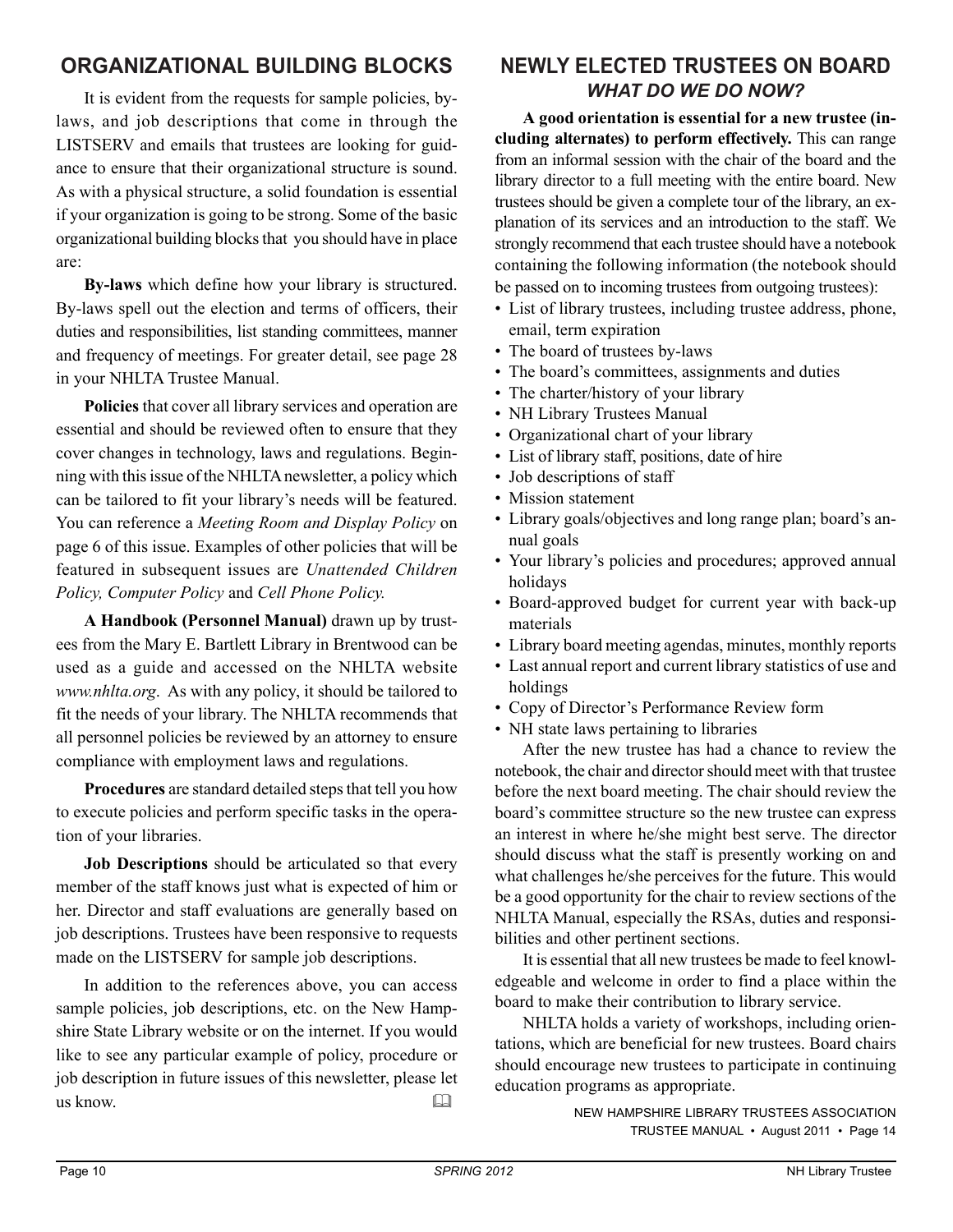## **BARRIERS TO TRUSTEE PARTICIPATION IN NHLTA EDUCATION PROGRAMS**

#### Betsy Solon, NHLTA Treasurer

Most mailboxes are full of holiday cards and letters during the last few weeks of December. This year, my mailbox had a little something extra in it—NHLTA surveys (493 of them to be exact.) Each day my mail carrier would gleefully hand over the mail and comment on the day's count. Each day I would log the survey information into a spreadsheet for future analysis. Once early January arrived though, the surveys stopped appearing in the daily mail and a full investigation into the barriers to trustee participation in NHLTA education programs was off and running.

To give you some background, recent NHLTA records showed that over the past three years an average of 197 of the state's trustees had attended our education programs. Something was preventing the other one thousand or so trustees from participating in education events, but what were those barriers? Thanks to our state's wonderful library directors, paper surveys were distributed to the 1294 library trustees of New Hampshire in order to find out. Although an online survey might have been more convenient for some, the paper option was intentionally chosen in order to increase the number of participants in this study. Most trustees have access to all things electronic, but there are still board members across the state who do not have email accounts or access to the internet.

The pencil was the universal tool in this situation, and it worked! Thirty-eight percent of the trustees in New Hampshire responded to the NHLTA questionnaire, a real accomplishment since 3% is normally considered a good rate of return for paper surveys. Better yet, that 38% was not from just one area of the state. In fact, at least one third of the trustees in each county responded, and were therefore represented in the survey results. Thank you to everyone who took the time to complete the questionnaire. The information you provided will help NHLTA to create better and more accessible training programs.

What did NHLTA learn from the survey? For one thing, we learned that the average age of a New Hampshire library trustee is 61 years old. We also discovered that NH trustees are a very well educated group of individuals: 91% of the respondents have attained at least 2 years of college, while 47% hold a graduate degree. More importantly, the group of trustees who responded to our survey held over three thousand years of experience as library board members.

We also learned that the top three barriers to trustee participation in NHLTA programs were 1) the time of the event, 2) other commitments, and 3) the event location. These barriers were common to both the trustees who participated in NHLTA events over the past three years and to those trustees who had not participated.

Regarding the time of NHLTA events—those held over the past three years have typically been done so on weekday evenings, with the exception of the Annual Conference, which has been held from 9 to 5 on a Monday or a Friday in May. According to the survey results, the best time for trustee training would be in the Spring, on a Tuesday or Wednesday morning.

As far as other commitments go, it is important to note that nearly fifty percent of the trustees who did not participate in NHLTA programs both worked and volunteered outside of their library trustee duties. Nearly fifty percent of those who worked, did so full time. It's no wonder they listed "Other Commitments" as a barrier to attending training sessions!

When considering the location of trustee training events, it is important to know that most trustees indicated a willingness to drive more than 15 minutes in order to attend. Half of the survey responders indicated they would be willing to drive 1 hour or less.

 A note to all of you who did not yet return your questionnaire—please know that it's not too late to share your opinion. Just yesterday I was called outside by the sound of a honking horn, only to discover my mail carrier parked at my mailbox and wearing a huge grin. "You got another survey!" she exclaimed. Thank you, anonymous trustee. You made our day. Your opinion counts.

|                                      | <b>New Hampshire Library Trustee Staff</b> | The New Hampshire Library Trustee is published four (4) times a year by the<br>New Hampshire Library Trustees Association, PO Box 617, Concord, NH 03302. |
|--------------------------------------|--------------------------------------------|-----------------------------------------------------------------------------------------------------------------------------------------------------------|
| President                            | Adele Knight                               | The newsletter serves as a means of providing information and ideas to library                                                                            |
| Co-Editors                           | Adele Knight & Marcia Burchstead           | trustees in the state of New Hampshire. Subscriptions are included as part of the                                                                         |
| <b>Contributing Editor</b>           | Connie Kirwin                              | annual dues for the New Hampshire Library Trustees Association. The content                                                                               |
| <b>Contributing Editor</b>           | Emma Smith                                 | published is for informational purposes only and is not, and should not be                                                                                |
| Page Layout & Design                 | Connie Kirwin                              | considered a substitute for legal advice.                                                                                                                 |
| Proofreader                          | Loring Webster                             | © Copyright 2012 New Hampshire Library Trustees Association.                                                                                              |
| E-mail submissions and inquiries to: |                                            | Reproduction or use of the contents requires permission from the NHLTA.                                                                                   |
| a.knight1@nhlta.com or               | m.burchstead@nhlta.com                     | POSTMASTER: Address correction requested.                                                                                                                 |